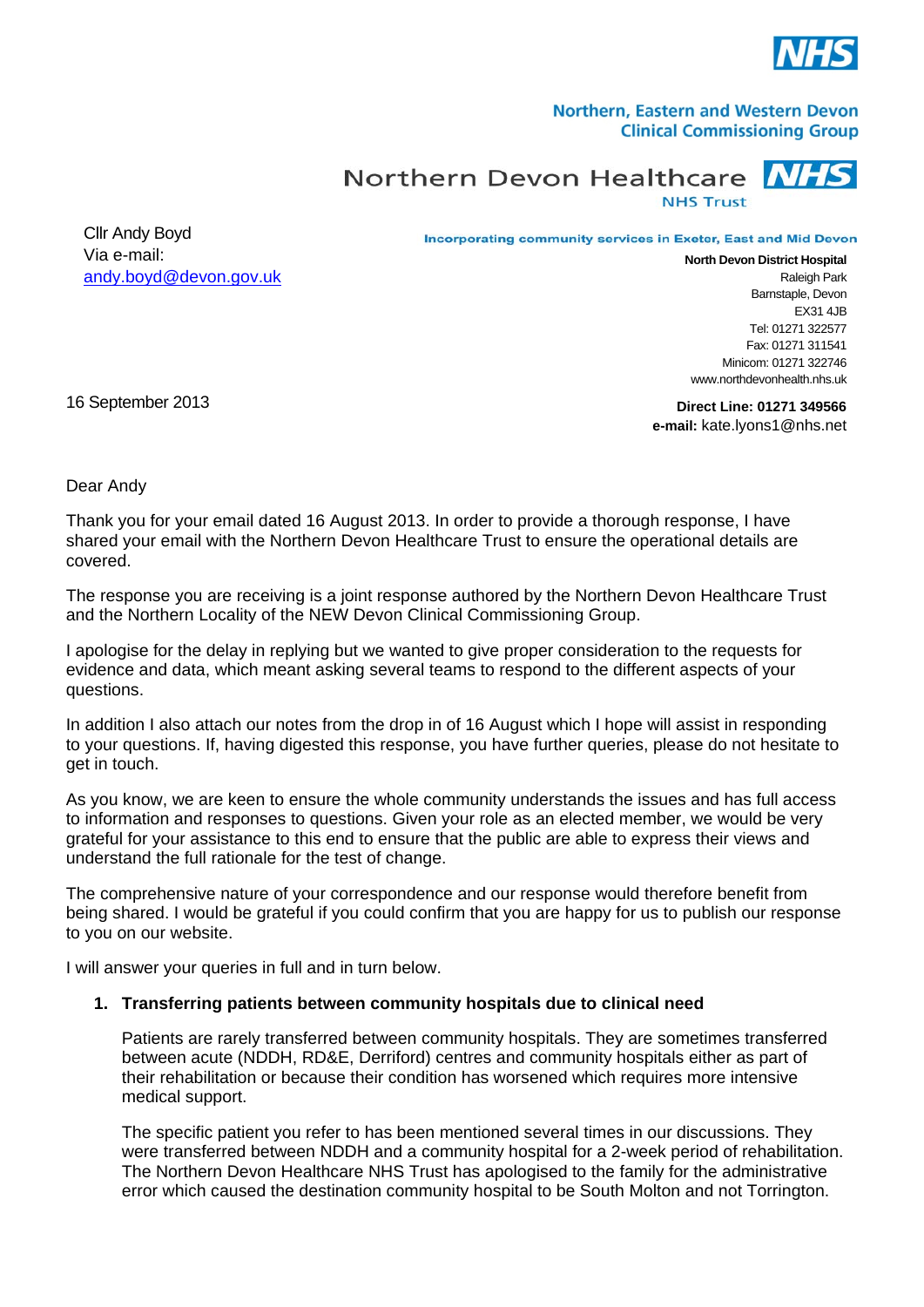With regards the choice of community hospital for patients, some hospitals are more specialised than others and whilst we try to offer an inpatient admission to the hospital closest to the patient's home, sometimes this is not possible. Therefore, there will be occasions when a patient will be actively transferred to a particular community hospital that is not the one closest to home on the basis of clinical need and the facilities/resources on offer.

To answer your specific questions on this issue we have drawn from performance data over the last three years. We consider three years sufficient time to derive meaningful comparisons with patient flow and the use of healthcare resources. The other caveat is that we are only able to supply data for those services that are under our management.

- 1. There are on average 20 transfers annually between northern Devon community hospitals for clinical need (1% of total admissions to community hospitals). On average 5 of these form part of the stroke pathway.
- 2. There are on average 1,580 transfers of patients between community hospitals and NDDH for clinical need – 1,040 **from** NDDH; and 540 **into** NDDH. 10% of these flows in either direction are part of the stroke pathway.
- 3. How many patients have been discharged from NDDH on escalation (i.e. early to free up beds)?

No matter how busy or under pressure the healthcare system is, we do not transfer patients early just to free up a bed. Whilst managing the flow of patients through our hospitals is a challenge, their care is not compromised

## **4. "How many failed discharges have resulted from early discharge?"**

Referencing the answer above, we do not discharge 'early'. On occasions a patient transferred to a community hospital/ home will deteriorate and require readmission.

Readmissions, following an acute admission/discharge, are monitored in every acute hospital in England and fines are levied for an excess of readmissions. The rationale is to incentivise the correct clinical behavior of not rushing discharges.

Our readmission rate (casemix-adjusted emergency readmissions, using the accepted national (Dr Foster) methodology), is 93% of the national average and consistently below that average.

At Torrington the rate is 50% of the national average. We are "green" on this performance measure and hope you consider this sufficient reassurance.

# **5. "Where were those patients placed (NDDH/Community Hospital)?"**

The answer to this depends on their clinical need and the assessment of their condition. If the patient needs an acute bed, they will be admitted. There is not a single answer to this question as this is a clinical decision made on the basis of the clinical needs of the patients.

If the patient has need of an acute hospital bed, i.e. they are seriously ill or injured they will be admitted to NDDH. If a patient has need for some short-term medical support, they will either be assessed as being appropriate for a package of care from the community nursing teams or be admitted to a community hospital.

## **6. How many patients have been discharged directly to their home unsupported (without care provision….or even food)?**

NDHT has a clear process for managing the discharge of patients precisely to ensure that patients are discharged home in a supported way, if required. Often patients are able to leave hospital without any support.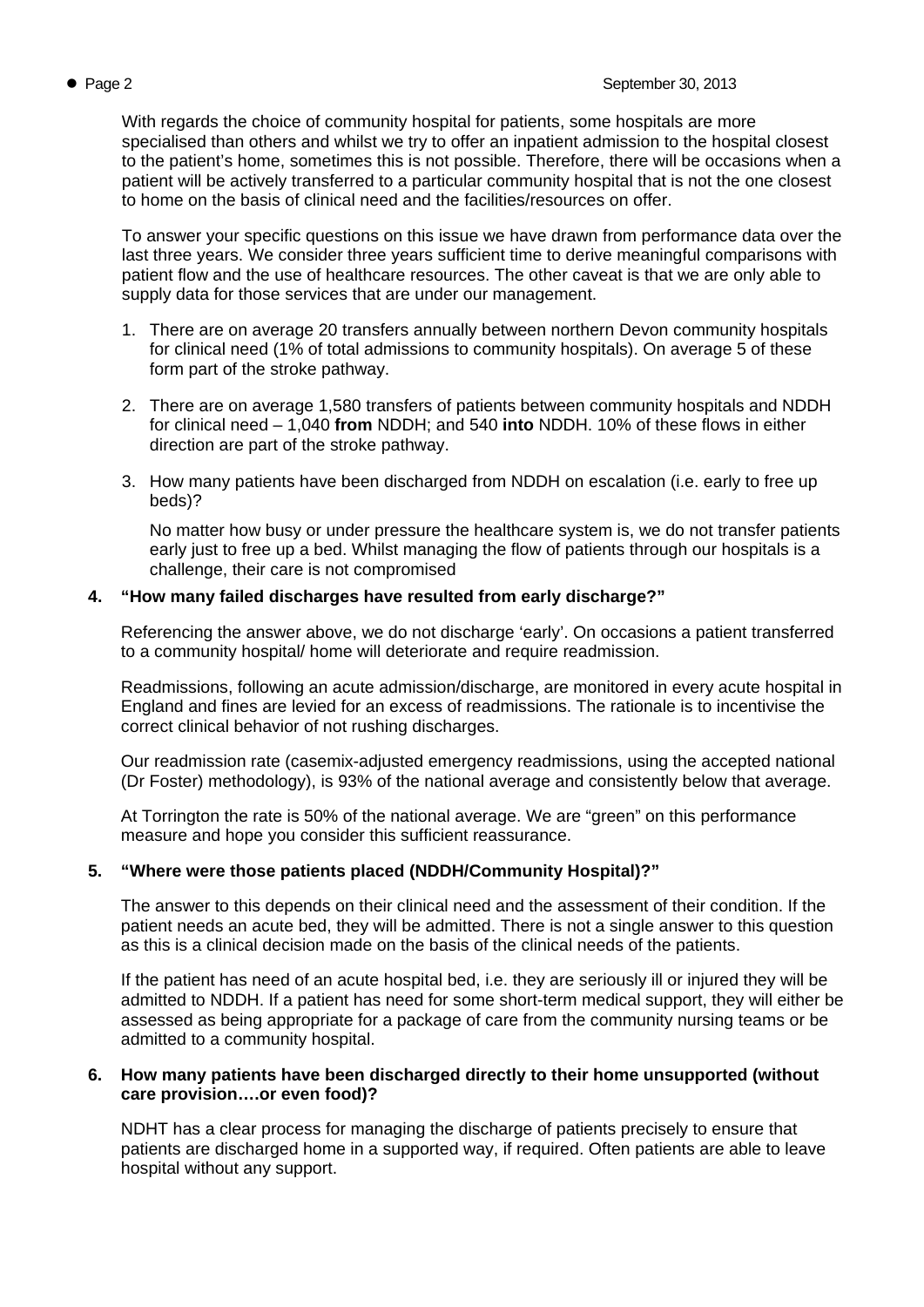If required, each patient has a care plan which identifies their onward care needs. Our Pathfinder Team, Complex Care Teams and Complex Discharge Coordinators work together to ensure the right package has been established to enable a patient's discharge to take place.

This approach drastically reduces the possibility of a vulnerable patient returning home without the required social, practical or physical support. Our staff would wish me to counter any implied lack of compassion in the way that patients are discharged from hospital and I know that if this did happen, the Board would see the incidents and would require an investigation.

To my knowledge, there have been no recent incidents of this nature.

## **7. How many of these have become failed discharges?**

Given the response to questions 4 and 6, above, there is no data available to support an answer to this question.

You have suggested we have failed to provide any of the information you have requested over the last 6 weeks. Reviewing the minutes of the Task Group meetings from 16 and 30 of July, it appears that we have endeavoured to answer all your questions, and indeed provided further information at the meeting of 14<sup>th</sup> August with Geoffrey Cox, MP. We emailed these notes around to all members on 13.8.13 and posted them on our website. Therefore not only have we provided you with the information, but we have also and repeatedly publicised that we have made it publicly available.

However, if there are any outstanding queries not addressed in both the minutes and this response, please do not hesitate to get in touch.

Moving onto your general concerns regarding the effectiveness of our engagement and communication activities to date, you will appreciate that we have accepted that there were some flaws in our approach.

From the outset, we have been and remain absolutely committed to engaging, consulting, sharing with, listening to and involving the public in discussions about the future of their healthcare, although you are correct that we had not envisaged a formal consultation process until the end of the pilot, which would have been designed to consult based on the evidence.

The engagement process, however included – on your advice – the establishment of a Task Group planned to meet monthly, then fortnightly, with membership from across the community. Through no fault or deliberate intent, this Task Group has failed in its purpose to ensure the community had confidence in the level of scrutiny and involvement in the plans.

This informal engagement/consultation has now shifted to a more formal consultation exercise because we heeded the concerns of the local community that we needed to take stock, do more to explain our rationale and describe the new model of care.

To ensure that we can continue this productive debate with the community without challenge on the process, we are moving to a formal public consultation.

However, the means of consulting or engaging the public will remain the same as they have been since 4 July, namely:

- Through the dedicated Torrington Community Cares website at www.torringtoncares.co.uk
- Via posts on [www.patientopinion.com](http://www.patientopinion.com/) or [www.great-torringtontowncouncil.gov.uk](http://www.great-torringtontowncouncil.gov.uk/)
- At our Friday drop-in sessions
- Further public meetings planned. These include dates of the  $12<sup>th</sup>$  September at 6pm and the  $14<sup>th</sup>$  September at 10am, both at the Plough Inn.
- By writing to the Trust chief executive and CCG locality Board
- Letters via the local media
- Meetings with local community groups by request or in response to invitations.

The documentation to support the consultation will be published shortly and will be shared with you.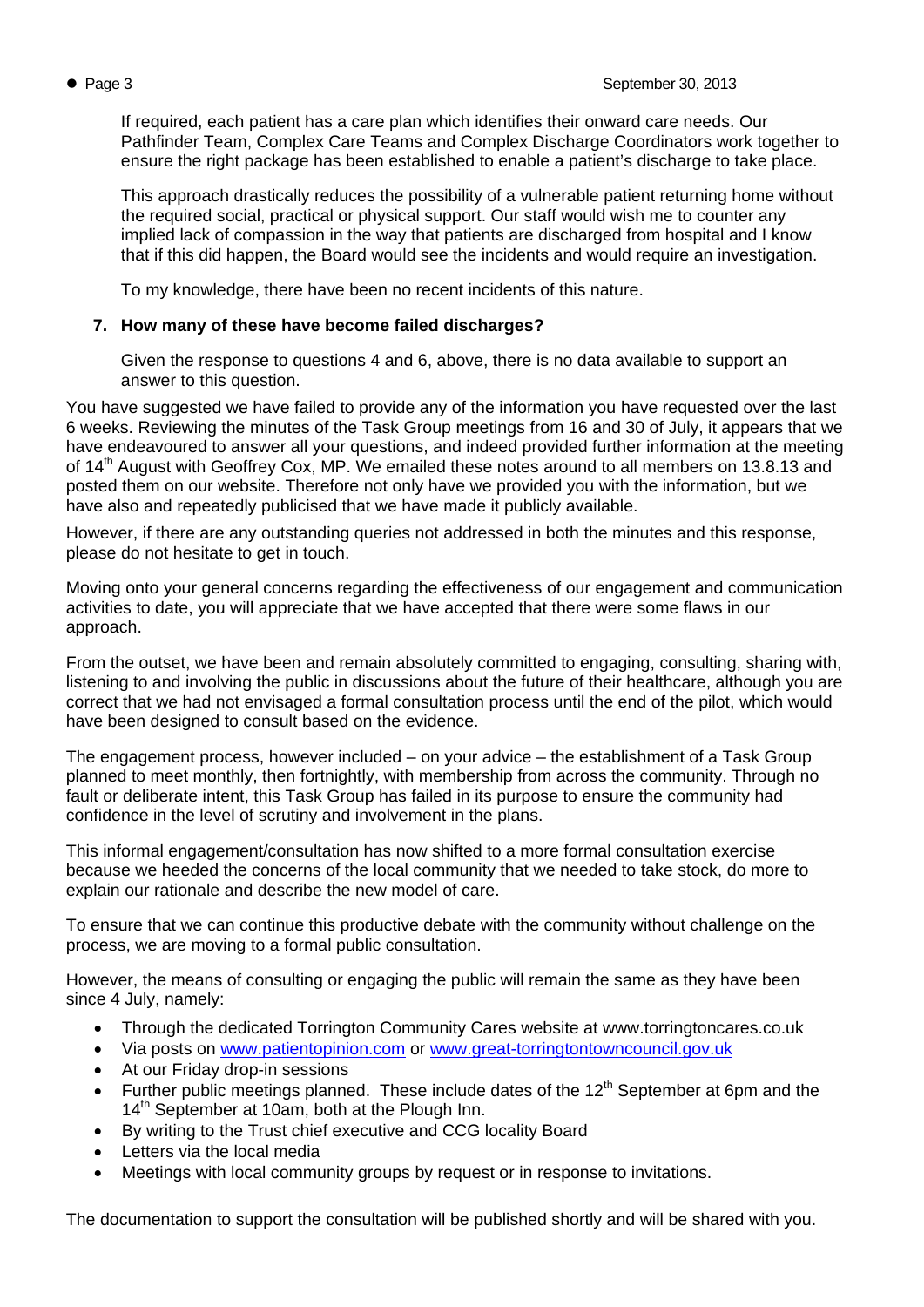In terms of the reference to the requirement to consult on pilots, no other test of change currently taking place in Devon has required a consultation. Hospital @ Home in the Exmouth/Budleigh area and the Rapid Assessment at Home project in Exeter have all been developed over the past year to test ways of working differently. The approach in Torrington is consistent to that in other parts of Devon, but we have heeded the strength of public feeling and revised our approach.

Moving onto your specific questions regarding the staffing numbers of the community teams:

1. The nursing team serving Torrington has been increased to from 7.4 whole-time equivalent staff to 12.2, supporting approximately 100 patients. These nurses make 180 face to face visits every week.

In addition, the number of therapy staff serving Torrington has increased from 6.7 to 14.9 whole-time equivalents. Their caseload is approximately 80-100 patients at any one time.

Some patients require daily visits, some weekly, some fortnightly, some monthly. The visits sometimes last 10 minutes and sometimes many hours. The decision on how much support a patient requires is a clinical one and not limited by any other considerations.

We record all this data and can generate average visit length but it is not mathematically correct to divide the number of patients by the number of staff or visits. This does not generate an accurate calculation of the amount of care delivered to patients, as clinical need dictates that some will receive much less than the overall average and some much more. Please also bear in mind that, with the volume of referrals received, caseload also fluctuates over time according to overall need. We are always careful to treat each patient according to their individual needs.

2. In terms of the frequency of visit, again I hope that my previous answer clarifies this point adequately. The assumptions you have made (number of visits possible each day and that every patient requires a visit each day) are not correct and cannot be aggregated. But you have highlighted the point that high-need patients receive a high frequency of visits. Some patients receive care daily (even multiple visits daily), weekly, fortnightly or monthly – this is based on clinical need.

The investment received to date in Torrington has produced a model of care that we are confident will support people in their own homes, instead of a hospital bed.

3. I am afraid I do not understand the question raised here about the evidence available from care agencies. Please can you expand on the problems you feel the evidence highlights?

Rest assured we are very well acquainted with your ocean liner analogy! And we accept that we provide a 'safety net' in order to test this model of care. For this reason the inpatient beds will be open for the period of the 8-week consultation.

As this test of change progresses of course we will continually review the patient feedback, the data and the views of stakeholders to adjust our approach and the model of care if required. The evaluation of the test will be crucial in deciding whether this is an acceptable, effective and safe model of care for the community of Greater Torrington.

Please bear in mind that the enhanced and expanded community and therapy services is a model of care that is currently already being delivered in Torrington following investment during the last 12 months. The test is to establish whether the community's health needs can be served without 10 inpatient beds. Our clinical staff are very positive about their skills and expertise to deliver the right care to patients, and we are confident that when you hear from our nursing and therapy staff directly they will be able to provide assurance of this.

To answer your final questions: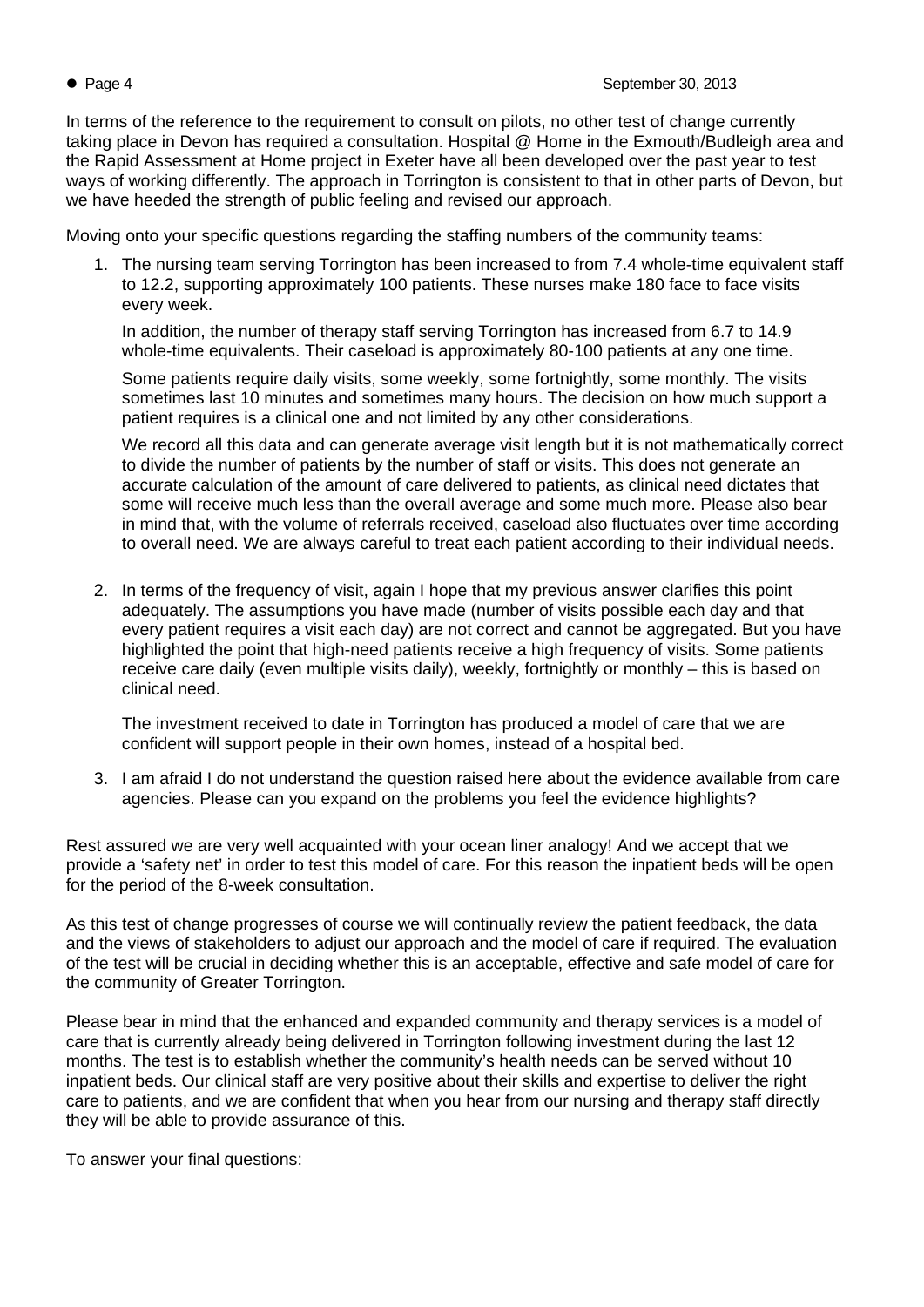### **1. You must keep the beds at Torrington (and all other community hospitals) open, at least until there has been a full and transparent public consultation, and for as long as there is a perceived need.**

We commit to holding a formal consultation on this issue.

For the initial period of consultation, the beds will remain open to admissions.

Once the formal 8-week consultation period has concluded, we will evaluate the usage of the inpatient beds, the ideas for creating a vibrant community hub in the hospital and ideas for new services to provide.

No decisions about the future of the hospital or the inpatient beds have been made. We are maintaining an open mind until the end of the consultation and we have had the opportunity to review the data and evaluate the project.

## 2. **There is an undoubted need for a full and transparent public consultation**

As stated previously, the same engagement exercises of public meetings, stakeholder meetings, drop-ins, media releases, posters, leaflets, letters and mail-drops will continue as planned as before.

The formal consultation period will last for 8 weeks.

There will then be a full evaluation which will be presented to the Boards of the NEW Devon CCG and the Northern Devon Healthcare NHS Trust.

#### **3. You need to correctly model and resource your proposals for "Care at Home", so that there is a plan for EVERY eventuality, and in order to totally ensure that no patient is put at ANY risk.**

Over the next few months, we will clearly describe the model of care. You know as well as I that there is enormous confusion between the services provided by our community nurses and therapists and those provided by domiciliary carers, nursing homes, residential homes and a community hospital.

We commit to ensuring there is much greater understanding of the elements of the service that we provide in people's homes and we would be grateful for your support in this endeavour.

#### **4. You have to fully engage with the public, taking due notice of their concerns – and not just listening.**

I hope you will agree that by taking stock and adjusting our consultation approach, we have listened and acted in response to feedback.

## **5. You must understand that if any of the above are ignored…there will be a Judicial Review! The public in Torrington will not accept anything less!**

We understand that we are following a clearly defined process of engagement and consultation for a temporary service change.

We hope to avoid any possibility of a judicial review (the health community can ill afford to redirect its resources for that purpose) by following due process during a consultation and ensuring that all members of the community – including current patients – are given the opportunity to have their say on the future provision of health services in their community.

If further consultation is required, for instance if the evaluation points to a permanent service change, then we will follow due process.